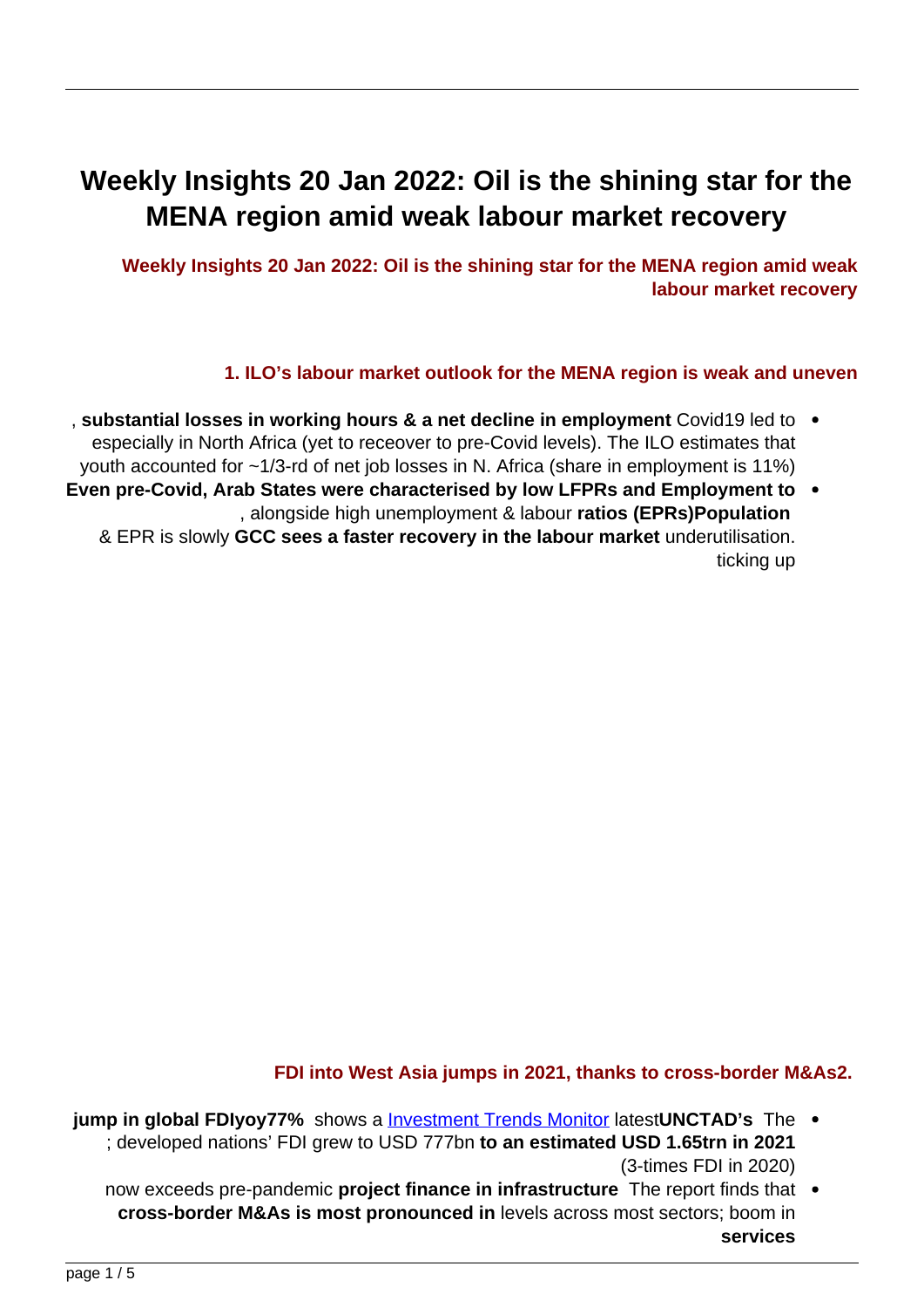- **Inflows to Saudi Arabia**, where FDI rose by 49% to USD 90bn. Uptick in West Asia to USD 23bn, in part due to an increase in cross-border M&Asquadrupled
- **): UAE, Saudi Arabia & Bahrain**, data from DhamanInter-Arab investments (2020) together accounted for more than 75% of the number of inter-Arab investment projects **close to 90% of the total capex in 2020&**



Source: Investment Trends Monitor, UNCTAD, Jan 2022, Arab Investment & Export Credit Guarantee Corporation (Dhaman). Charts created by Nasser Saidi & Associates

## Inter-Arab FDI flows into "new" sectors: restricted to pandemic years or a shift? 3.

major fall Sector composition of inter-Arab FDI flows shifted in 2020 (data from Dhman) with a in the share of real estate sector

- -(both in number and value); one of the top 5 inter-Rise in renewable energy projects rab projects in 2020 was the water desalination plant project in Abu Dhabi
	- : financial services (14% in 2020 vs 1.7% in Investments into "services" increased 2018), business services (8% in 2020 vs 1.6% in 2018), communication and business services (18% and 8% respectively in 2020)



Inter-Arab Projects Capital Investment by sector (as % of inter-Arab investment projects capex)

Source: Arab Investment & Export Credit Guarantee Corporation (Dhaman). Charts created by Nasser Saidi & Associates

#### in Q3 2021, thanks to non-oil sector recovery qoq Qatar GDP grows by 4% 4.

Growth was supported by **Qatar GDP grew by 2.6% yoy and 4.0% gog in Q3 2021.** the non-oil sector  $(+4.7\%$  voy) while the mining & quarrying sector activity dipped by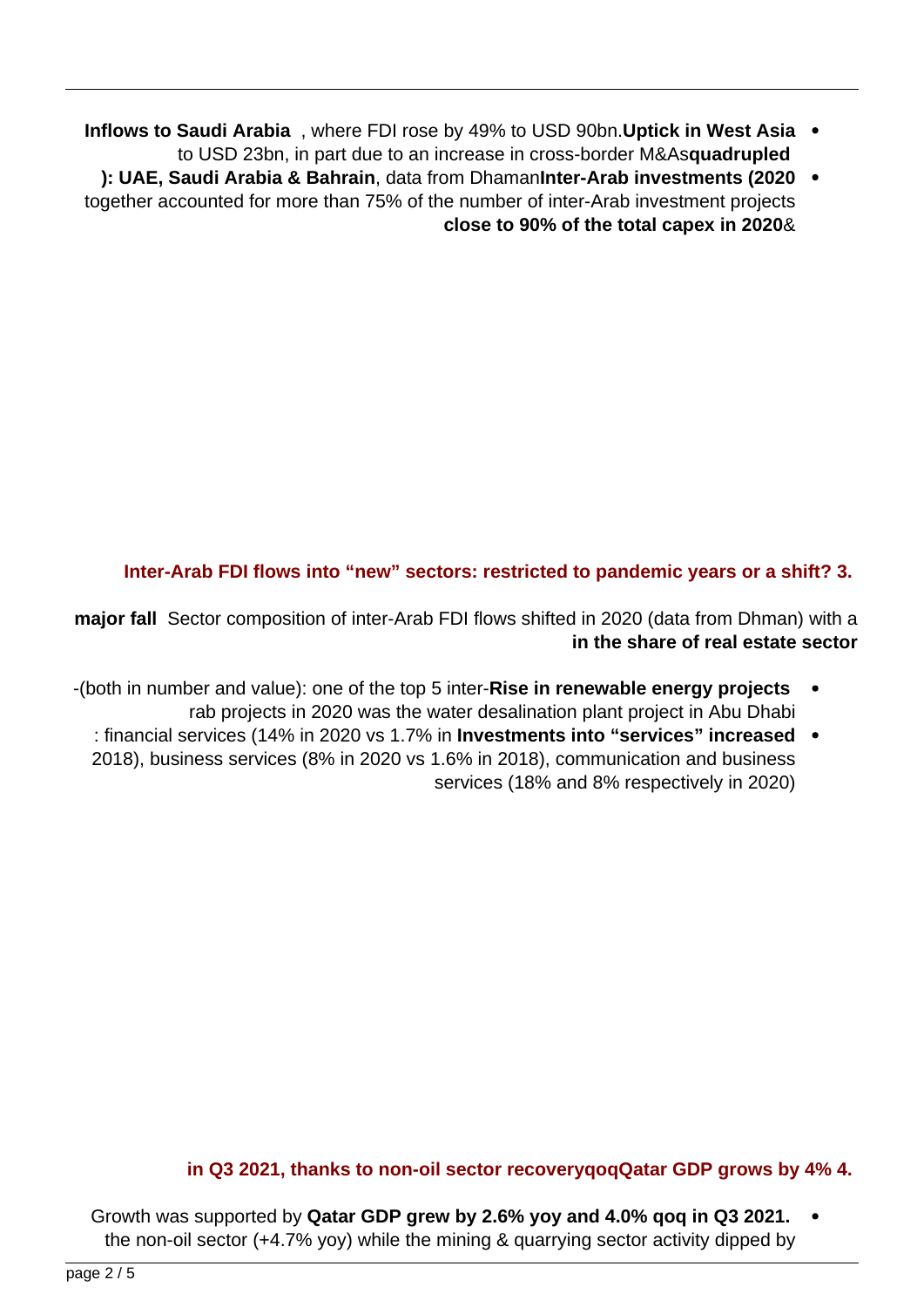0.7%.

Growth rates by sector: Covid19-hit sectors

, those that were hit hardest by Covid19 recovered the most Among non-oil sectors, hospitality & transportation (both up by 30% yoy)



Source: Planning & Statistics Authority, Qatar. Charts created by Nasser Saidi & Associates

## **Kuwait deficit slips to KWD 682.4mn in Apr-Dec 2021 due to higher oil revenues5.**

- **surpassed**, at KWD 11.5bn (USD 38.1bn), Kuwait's total revenue in Apr-Dec 2021 Apr 2020 – March 2021 (KWD the total revenue collected in the last fiscal vear  $(10.52bn)$
- *collected in the first 9 months of Oil revenues accounted for 88% of the total revenue*  $\bullet$ 2021
	- Spending cuts (reducing private sector wage subsidies, restrianing non-essential sepnding etc) and withdrawal of Covid 19 related fiscal measures has slowed expenditure
- significant improvement in Given the sharp rebound in oil prices, there has been a  $\cdot$  a deficit of KWD 682.4mn was recorded in Apr-Dec 2021, down from thefiscal balance KWD 10.8bn deficit last year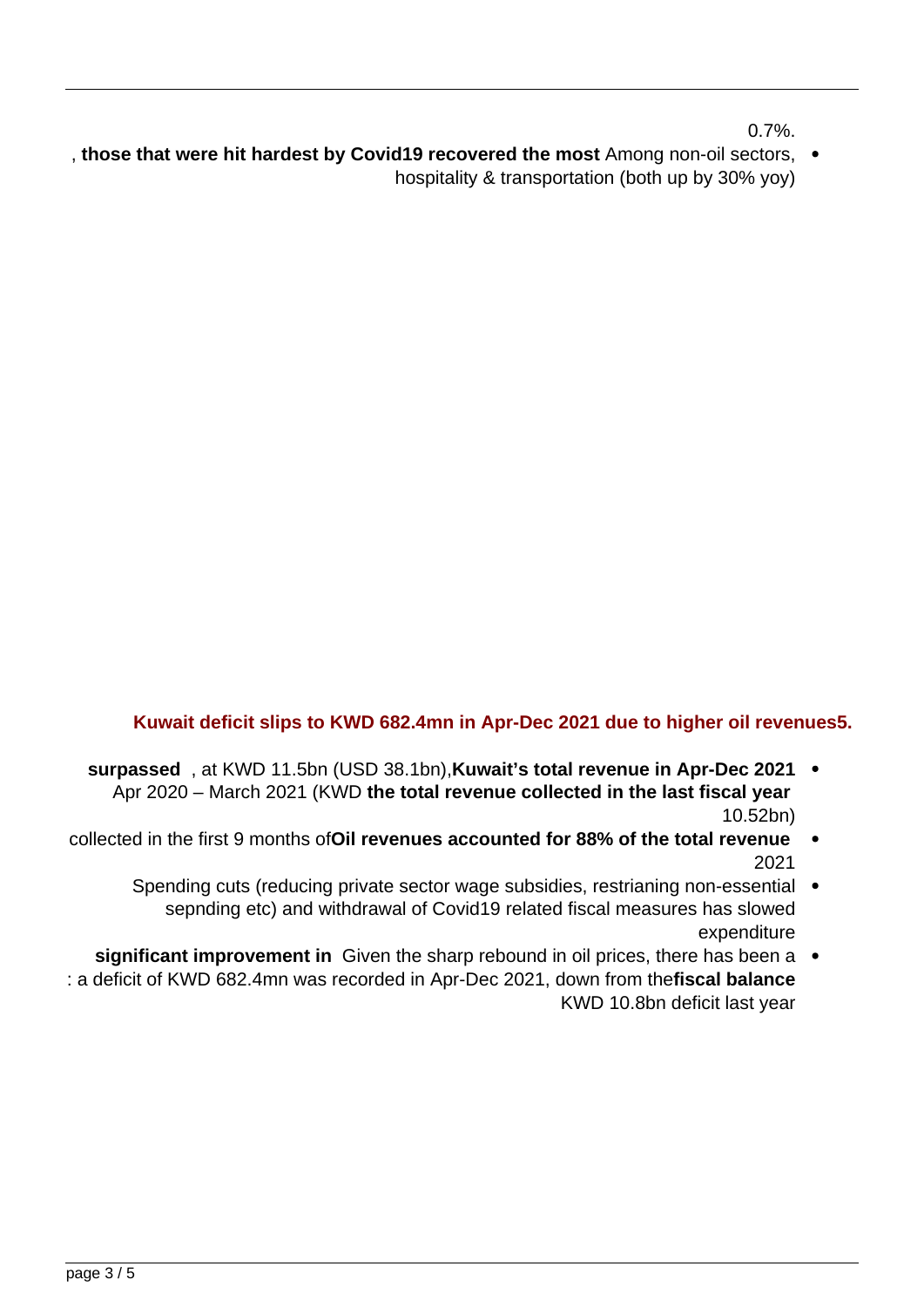

Source: Ministry of Finance, Kuwait. Charts created by Nasser Saidi & Associates

# -6. Oil price: is USD 100 a barrel too far off? A price above USD 80 is likely to be short **lived**

Oil prices hit a 7-year high on Tuesday this week. Many factors have led to this increase:

# **(A) On the demand side:**

- , in spite of the spread of Omicron (many nations in EuropeDemand for oil has held up  $\bullet$ are still reporting highest daily cases, but elected to avoid lockdowns)
- . To take air travel as an example: even after Fears about the variant are diminishing initial news about the new variant broke (on 24th Nov), air travel bookings made for Dec performed better than those for travel in Nov (51% and 46% of 2019 levels respectively. according to IATA). International travel bookings show a slowdown, but demand for summer travel is rising
- , but only if its city-lockdowns are **China's zero-Covid policy could derail oil demand** extended over a longer period across the nation (e.g. during Winter Olympics or Lunar New Year)

# **(B) Supply issues are varied**

- , given concerns about production & spare capacity: increase Tight short-term supply  $\bullet$ in OPEC oil output has undershot the monthly target (given outages and downtimes in Libya, Nigeria...); snails pace of Iran's nuclear deal negotiations (unlikely to get Iran's exports on board this quarter or next)
- for now, production is still low **Shale oil could come into play if prices rise further** given supply chain issues & high overheads
- : Russia-Ukraine tensions & recent attack on fuel depot in the UAE Geopolitics (following which oil firm ADNOC tweeted that business continuity plans had been activated to ensure supply was not disrupted) add a new layer of uncertainty to energy markets

**higher oil prices will** The Fed is expected to raise rates this year in a bid to reduce inflation & , leadingonly feed further into food, hospitality and consumer goods prices among others to demand for higher wages  $\Rightarrow$  an inflationary spiral